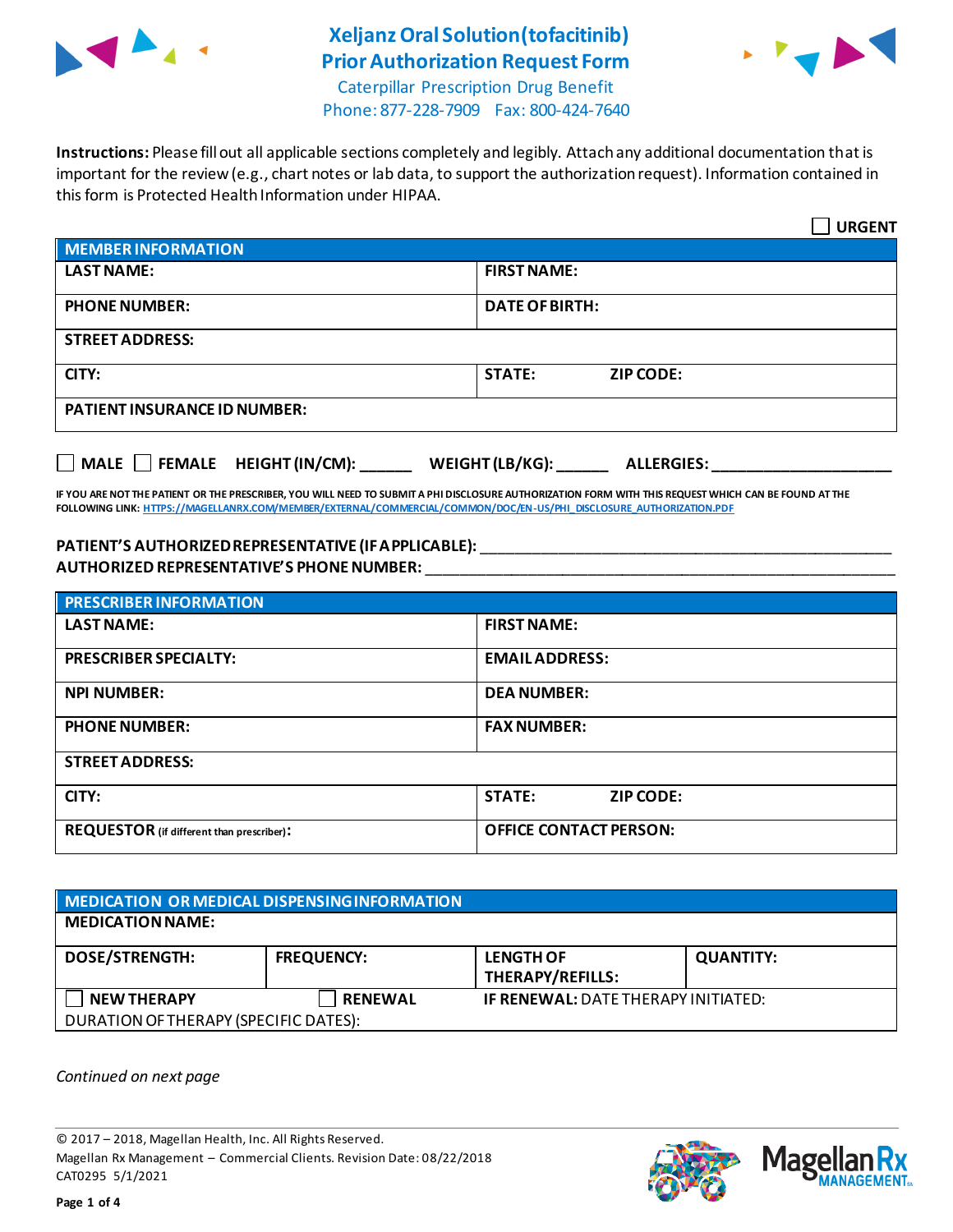

## **Xeljanz Oral Solution (tofacitinib) Prior Authorization Request Form**

Caterpillar Prescription Drug Benefit Phone: 877-228-7909 Fax: 800-424-7640



| MEMBER'S LAST NAME: ______________________________                                                                                                                                                                                     | MEMBER'S FIRST NAME:                                                                                                                                                                                                                             |                                                       |
|----------------------------------------------------------------------------------------------------------------------------------------------------------------------------------------------------------------------------------------|--------------------------------------------------------------------------------------------------------------------------------------------------------------------------------------------------------------------------------------------------|-------------------------------------------------------|
| 1. HAS THE PATIENT TRIED ANY OTHER MEDICATIONS FOR THIS CONDITION?                                                                                                                                                                     |                                                                                                                                                                                                                                                  | YES (if yes, complete below) NO                       |
| <b>MEDICATION/THERAPY (SPECIFY</b><br>DRUG NAME AND DOSAGE):                                                                                                                                                                           | <b>DURATION OF THERAPY (SPECIFY</b><br>DATES):                                                                                                                                                                                                   | <b>RESPONSE/REASON FOR</b><br><b>FAILURE/ALLERGY:</b> |
| <b>2. LIST DIAGNOSES:</b>                                                                                                                                                                                                              |                                                                                                                                                                                                                                                  | <b>ICD-10:</b>                                        |
| $\Box$ Moderately to severely active rheumatoid arthritis<br>$\Box$ Psoriatic arthritis<br>$\Box$ Polyarticular juvenile idiopathic arthritis(pJIA)<br>□ Other diagnosis: ____________________ICD-10__________________________________ |                                                                                                                                                                                                                                                  |                                                       |
| PRIOR AUTHORIZATION.                                                                                                                                                                                                                   | 3. REQUIRED CLINICAL INFORMATION: PLEASE PROVIDE ALL RELEVANT CLINICAL INFORMATION TO SUPPORT A                                                                                                                                                  |                                                       |
| Is patient using drug as part of a clinical trial? $\Box$ Yes $\Box$ No                                                                                                                                                                |                                                                                                                                                                                                                                                  |                                                       |
| <b>Initial Request:</b><br>Does patient have an enteral feeding tube? DYes DNo                                                                                                                                                         |                                                                                                                                                                                                                                                  |                                                       |
| Does patient have difficulty swallowing? $\square$ Yes $\square$ No Please submit documentation.                                                                                                                                       |                                                                                                                                                                                                                                                  |                                                       |
| capsules)? □ Yes □ No                                                                                                                                                                                                                  | Is the patient currently not taking any other tablets or capsules (Exception: orally dissolving tablets and sprinkle                                                                                                                             |                                                       |
| <b>Prescriber specialty:</b><br>Dermatologist<br>Rheumatologist                                                                                                                                                                        | Select if the requested medication is prescribed by one of the following specialists:                                                                                                                                                            |                                                       |
| *Must submit prior dates of use.<br>*Must submit prior dates of use.                                                                                                                                                                   | Has the patient tried and had an inadequate response to at least a three month trial with Enbrel? $\Box$ Yes $\Box$ No<br>Has the patient tried and had an inadequate response to at least a three month trial with Humira? $\Box$ Yes $\Box$ No |                                                       |
| Cimzia, Enbrel, Humira, Actemra, Kevzara, or Simponi? □ Yes □ No                                                                                                                                                                       | For moderately to severely active rheumatoid arthritis, also answer the following:<br>Is the patient concurrently taking another TNF antagonists or biologic, such as Kineret, Remicade, Rituxan, Orencia,                                       |                                                       |
| *Must submit documentation.                                                                                                                                                                                                            | Has the patient had a trial and inadequate response to methotrexate or another oral non-biologic disease<br>modifying anti-rheumatic drug (DMARD) such as Imuran, Ridaura, Plaquenil, sulfasalazine or Arava?* $\Box$ Yes $\Box$ No              |                                                       |
| *Must submit documentation.                                                                                                                                                                                                            | Is the patient unable to take the prerequisite non-biologic DMARD due to their chronic liver disease (such as<br>chronic hepatitis, fatty liver, nonalcoholic steatohepatitis (NASH) or elevated liver enzymes)?* $\Box$ Yes $\Box$ No           |                                                       |
| © 2017 - 2018, Magellan Health, Inc. All Rights Reserved.<br>Magellan Rx Management - Commercial Clients. Revision Date: 08/22/2018<br>CAT0295 5/1/2021                                                                                |                                                                                                                                                                                                                                                  | Magel                                                 |

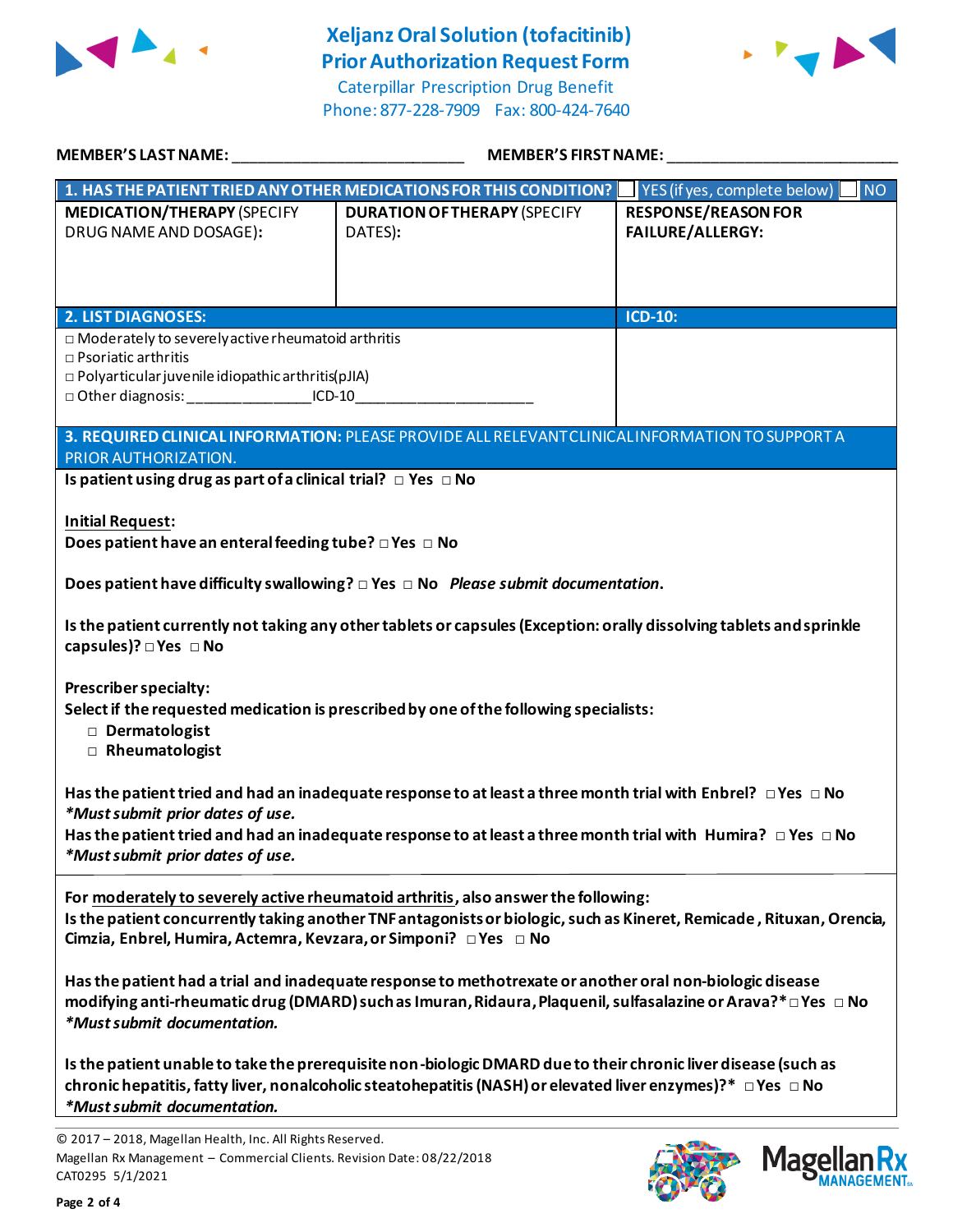

**Xeljanz Oral Solution (tofacitinib) Prior Authorization Request Form** Caterpillar Prescription Drug Benefit Phone: 877-228-7909 Fax: 800-424-7640



**MEMBER'S LAST NAME:** \_\_\_\_\_\_\_\_\_\_\_\_\_\_\_\_\_\_\_\_\_\_\_\_\_\_\_ **MEMBER'S FIRST NAME:** \_\_\_\_\_\_\_\_\_\_\_\_\_\_\_\_\_\_\_\_\_\_\_\_\_\_\_

**For psoriatic arthritis, also answer the following:**

**Has the patient had a trial and inadequate response to methotrexate or another oral non-biologic disease modifying anti-rheumatic drug (DMARD) such as sulfasalazine(Azulfidine®), leflunamide(Arava®) , or cyclosporine? □ Yes □ No** *\*Must submit prior dates of use*

**For polyarticular juvenile arthritis, also answer the following:**

**Has the patient tried and had an inadequate response or intolerance to an oral disease modifying anti-rheumatic agent [e.g., methotrexate, sulfasalazine, or leflunomide (Arava)]? □ Yes □ No**

**Is the patient unable to take a non-biologic DMARD due to chronic liver disease (such as chronic hepatitis, fatty liver, nonalcoholic steatohepatitis/NASH, or elevated liver enzymes)? □ Yes □ No**

**If "No" to the above question, provide the rationale explaining why the patient cannot take the prerequisite DMARDs: \_\_\_\_\_\_\_\_\_\_\_\_\_\_\_\_\_\_\_\_\_\_\_\_\_\_\_\_\_\_\_\_\_\_\_\_\_\_\_\_\_\_\_\_\_\_\_\_\_\_\_\_\_\_\_\_\_\_\_\_\_\_\_\_\_\_\_\_\_\_\_\_\_\_\_\_\_\_\_\_\_\_**

**Reauthorization:**

**Is the patient currently taking any other tablets or capsules (Exception: orally dissolving tablets and sprinkle capsules)? □ Yes □ No**

*If yes, please provide rationale (if applicable), explaining why the patient is unable to take regular oral tablets or capsules:*

*\_\_\_\_\_\_\_\_\_\_\_\_\_\_\_\_\_\_\_\_\_\_\_\_\_\_\_\_\_\_\_\_\_\_\_\_\_\_\_\_\_\_\_\_\_\_\_\_\_\_\_\_\_\_\_\_\_\_\_\_\_\_\_\_\_\_\_\_\_\_\_\_\_\_\_\_\_\_\_\_\_\_\_\_\_\_\_\_\_\_\_\_\_\_\_\_*

**Select if the requested medication is prescribed by one of the following specialists:**

- **□ Dermatologist**
- **□ Rheumatologist**

**Does the patient continue to have a positive clinical response and is remission of disease maintained with continued use?\* □ Yes □ No** *\*Must provide supporting chart notes.*

**Are there any other comments, diagnoses, symptoms, medications tried or failed, and/or any other information the physician feels is important to this review?**

**Please note:** Not all drugs/diagnosis are covered on all plans. This request may be denied unless all required information is received.

© 2017 – 2018, Magellan Health, Inc. All Rights Reserved. Magellan Rx Management – Commercial Clients. Revision Date: 08/22/2018 CAT0295 5/1/2021